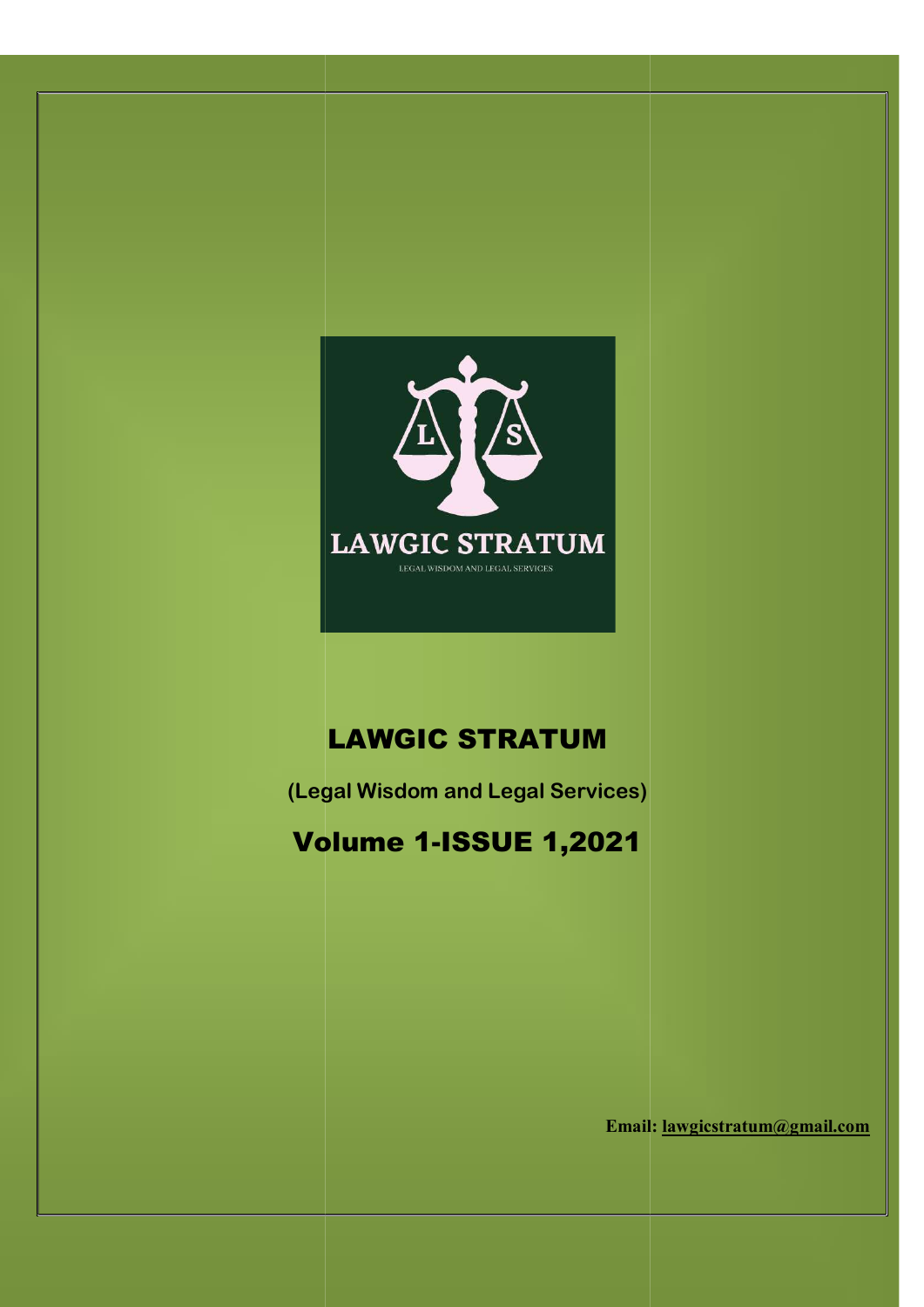### DISCLAIMER

No part of this publication may be reproduced or copied in any form by any means without prior written No part of this publication may be reproduced or copied in any form by any means without prior written permission of the Founder, Lawgic Stratum. The Management and the Editorial Team of Lawgic Stratum holds the copyright to all articles contributed to this publication. The views expressed in this publication are purely personal opinions of the authors and do not reflect the views of the Editorial Board or the Management, purely personal opinions of the authors and do not reflect the views of the Editorial Board or the Management, purely personal opinions of the authors and do not reflect the views of the Editorial Board or the Management,<br>Lawgic Stratum. Though all efforts are made to ensure the accuracy and correctness of the information published, Lawgic Stratum shall not be responsible for any errors caused due to oversight or otherwise. published, Lawgic Stratum shall not be responsible for any errors caused due to oversight or otherwise. If this publication may be reproduced or copied in any form by any means without prior written<br>n of the Founder, Lawgic Stratum. The Management and the Editorial Team of Lawgic Stratum<br>copyright to all articles contributed **Stratum be and Stratum** be reproduced or copied in any form by any means without prior written<br>Founder, Lawgic Stratum. The Management and the Editorial Team of Lawgic Stratum<br>t to all articles contributed to this publica permission of the Founder, Lawgic Stratum. The Management and the Editorial Team of Lawgic Stratum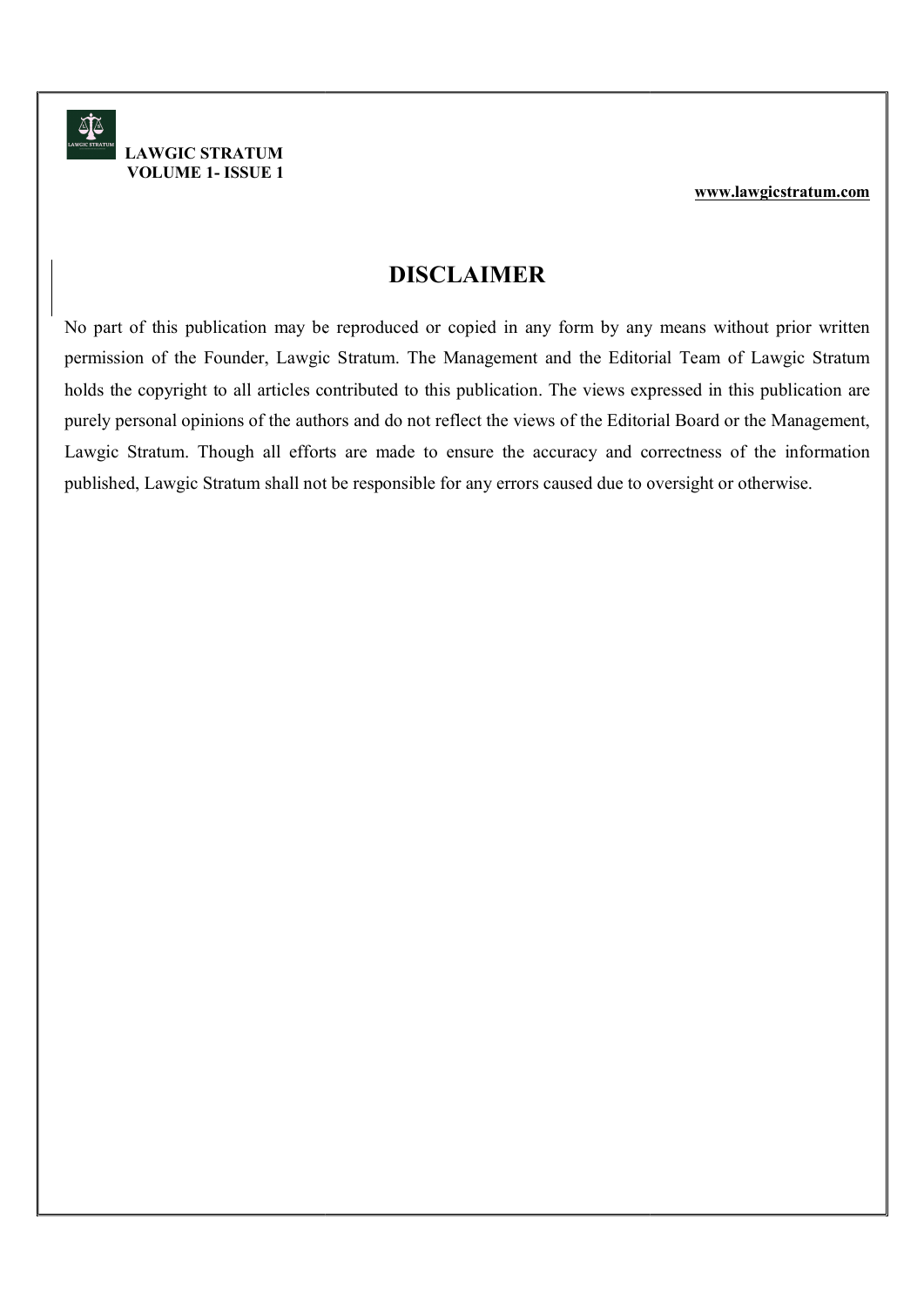## ABOUT US

LAWGIC STRATUM is a peer reviewed Journal and a Blog for legal and non-legal write-ups founded by LAWGIC STRATUM is a peer reviewed Journal and a Blog for legal and non-legal write-ups founded by<br>Shobicka J B with her peers in October 2020. This is a non-profit and wholehearted initiative to build wisdom regarding the subject and the experience in the writing. We do not restrict any of the authors with special theme in writing and we ensure freedom in their matter of interest. theme in writing and we ensure freedom in their matter of interest. **ABOUT US**<br>**ABOUT US**<br>**ABOUT US**<br>**ABOUT US**<br>**ABOUT US**<br>**ABOUT US**<br>**ABOUT US**<br>**ABOUT US**<br>**ABOUT US**<br>**ABOUT US**<br>**ABOUT US**<br>**DEREM INTER OF A TO A THE ASSEMBED TO A THE ADDED TO A THE ADDED TO A THE ADDED TO ABOUT THE ABOUT** 

Lawgic Stratum enriches the writers 'right to freedom of speech and expression'. We support writers to establish their thoughts and assist them in their writing process. We do not restrict the author with any themes. They are free to explore in to the field with any topic they find amusing. Lawgic Stratum enriches the writers 'right to freedom of speech and expressio establish their thoughts and assist them in their writing process. We do not restrict they are free to explore in to the field with any topic th establish their thoughts and assist them in their writing process. We do not restrict the author with any themes.

We also have the vision of leading this initiative into every fresh mind with all the assistance they need. They  $\parallel$ will be recognised and encouraged to contribute more of their thoughts in society. will be recognised and encouraged to contribute more of their thoughts in society.

We believe in the motto that it is a "Right to write your thoughts in a way up straight to the height".

We would like to thank our Authors who contributed their works and the readers of Lawgic Stratum for their We would like to thank our Authors who contributed their works and the readers of Lawgic Stratum for their enormous trust and support.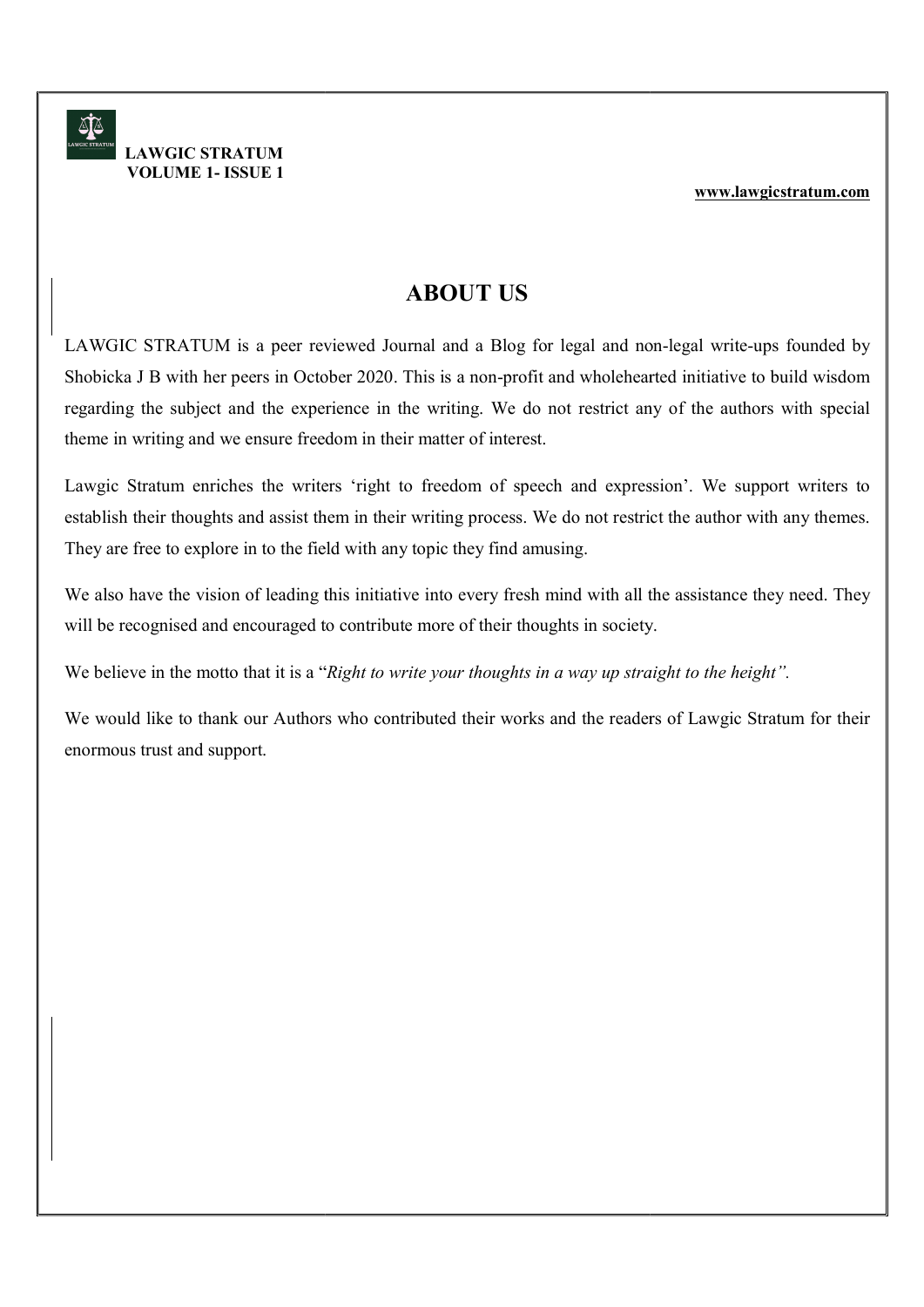# A CRITICAL OVERVIEW ON CHILD AND DUMB WITNESSES: COMPETENCY<br>AND CREDIBILITY

Sabari Deeksha Choudary A $^1$ , Munireddygari Latha Pravalika $^2\;\;\big\vert$ 

### ABSTRACT:

The final decision of the courts is based on the testimony witness. A witness is a person who appears before a The final decision of the courts is based on the testimony witness. A witness is a person who appears before a court to give evidenceand he/she has been considered as a key player in the pursuit of justice deliveryand | theCourt without his assistance could not sum up with a judicious decision. While doing so they sustain lots of theCourt without his assistance could not sum up with a judicious decision. While doing so they sustain lots of grief and pain but never give up. We cannot ignore the service provided by the Witness in the justice grief and pain but never give up. We cannot ignore the service provided by the Witness in the justice court to give evidenceand he/she has been considered as a key player in the pursuit of justice deliveryand<br>the Court without his assistance could not sum up with a judicious decision. While doing so they sustain lots of<br>gr competency of the witness. As per this section, a child is competent as a witness provided the court should  $\parallel$ competency of the witness. As per this section, a child is competent as a witness provided the court should satisfy that the child is capable of understanding the questions put to them and answers to such questions rationally. As per Section 119 of the Indian Evidence Act<sup>4</sup>act, a dumb witness is also a competent witness and his evidence is admissible in a court of law. To make the testimony of a dumb witness competent the court | his evidence is admissible in a court of law. To make the testimony of a dumb witness competent the court<br>should satisfy that such witness understands the nature of an oath. Apart from the Indian Evidence Act, there are also some other acts that deal with child witnesses such as the Juvenile Justice (Care and Protection of Children) Act, and the Protection of Children from Sexual Offences Act, 2012. This paper discusses the meaning and competency of a witness, meaning of dumb witness, competency and credibility of child and<br>dumb witnesses, child witness under POCSO act, evidence of child witness without oath, corroboration of dumb witnesses, child witness under POCSO act, evidence of child witness without oath, corroboration of child witness with the help of case laws. **EXERTICAL OVERVIEW ON CHILD AND DUMB WITNESSES: COMPETENCY**<br> **Shouri Dresslan Choudary A<sup>1</sup>, Municreddygard Latha Pravailita<sup>3</sup><br>
<b>Shouri Dresslan Choudary A<sup>1</sup>, Municreddygard Latha Pravailita<sup>3</sup><br>
<b>STRACT:**<br> **EXERTING WE** 

Keywords: Child witness, Dumb witness, POCSO act

### INTRODUCTION:

-

Testimony of Witnesses is considered as key evidence in any court proceedings because it helps the court to Testimony of Witnesses is considered as key evidence in any court proceedings because it helps the court to Testimony of Witnesses is considered as key evidence in any court proceedings because it helps the court to decide the case. One of such witnesses is a child witness. A child witness is a person who is below the age of

<sup>2</sup> 4thyear, BBA., LL.B. (Hons.), SchoolofLaw, SASTRA Deemed to be University

<sup>3</sup>http://devgan.in/iea/section/118/

AT

 LAWGIC STRATUM VOLUME 1- ISSUE 1

<sup>&</sup>lt;sup>1</sup> 4th year, B.Com., LL.B.(Hons.), School of Law, SASTRA Deemed to be University

<sup>4</sup>https://devgan.in/iea/section/119/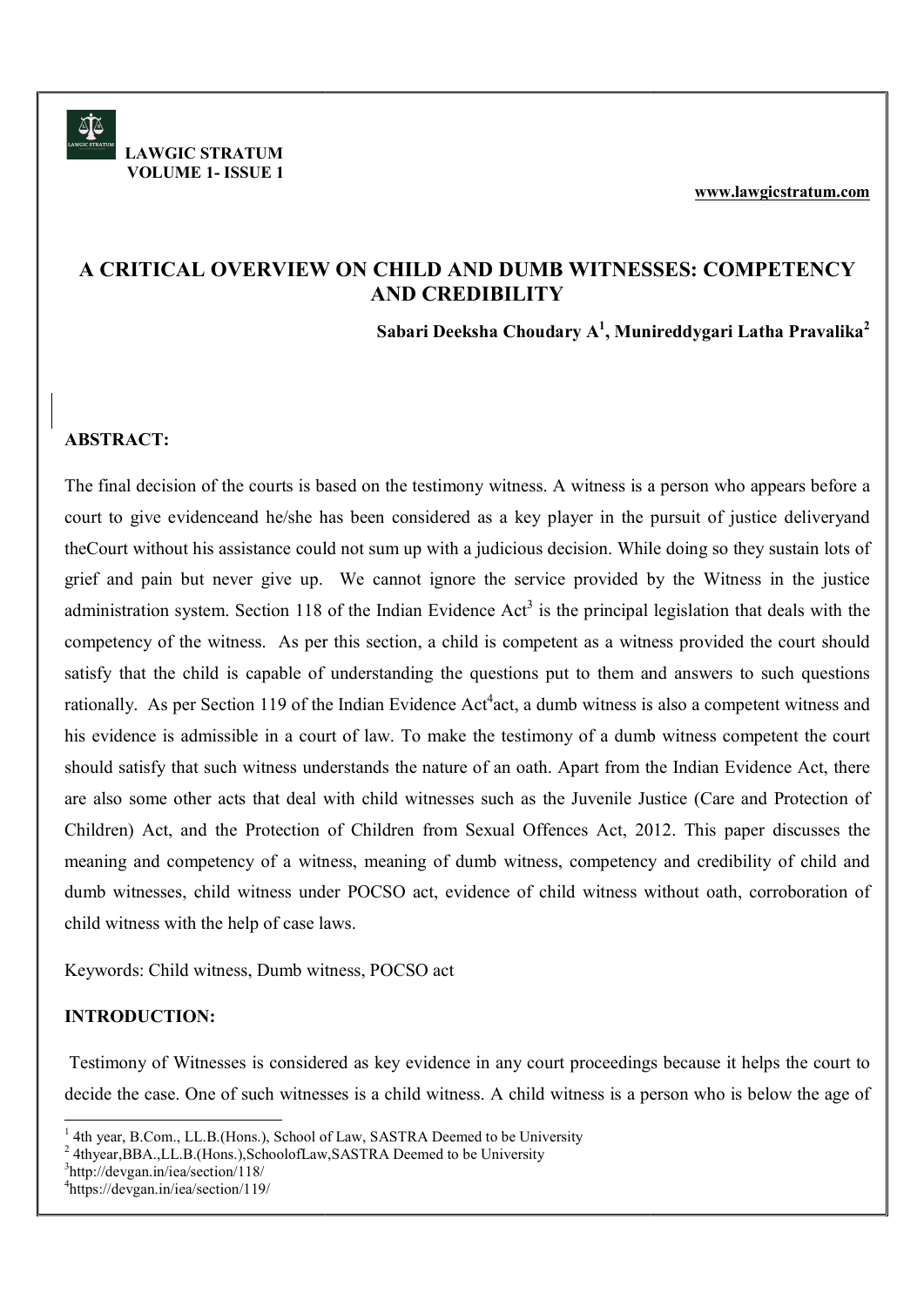18 years at the time of giving testimony. The law in India did not mention the age limit to be a child witness. 18 years at the time of giving testimony. The law in India did not mention the age limit to be a child witness. 18 years at the time of giving testimony. The law in India did not mention the age limit to be a child witness.<br>So, any child who satisfies the test of competency i.e.,capable of understanding the questions put to them and answers to such questions rationally can be a witness. The juvenile justice act is the primary legislation in India pertaining to children but there are no specific guidelines related to questioning of children as a witness. However, it discusses a child-friendly approach which means police should not be in their uniform while  $\parallel$ dealing with children, interviews of children by special juvenile police unit who are well trained to deal | sensitively with children. The Court should evaluate the evidence of child witnesses more carefully because they are generally prone to tutoring, torturing and coercing, etc. A dumb witness is a witness who is unable to speak. In the olden days, dumb persons are treated like idiots and were not competent to give evidence. But | now due to the advancement of science, it is evident that dumb persons are more intelligent than other persons now due to the advancement of science, it is evident that dumb persons are more intelligent than other persons.<br>According to sec 119 of the Indian evidence act<sup>2</sup> a dumb witness i.e. who is unable to speak is competent to give evidence in any other manner in which he or she can make it intelligible as by signs and gestures or by writing if he/she is literate and such evidence is treated as oral evidence.<br>MEANING AND COMPETENCY OF WITNESS: ers to such questions rationally can be a witness. The juvenile justice act is the primary legislation in pertaining to children but there are no specific guidelines related to questioning of children as a witness ever, it As years at the time of giving keatmosy. The law in India did not mention the age limit is be a sindividuence.<br>
So, any child who satisfies the test of competency i.e., spale of understanding the customs part in the seaso

### MEANING AND COMPETENCY OF WITNESS

"Competency of the Witness" means the capacity or ability or qualification to give evidence in the Court of "Competency of the Witness" means the capacity or ability or qualification to give evidence in the Court of Law. A witness is a person who appears before a court to give evidence. The witness is considered as key evidence in any court proceedings because it is through witnessing the evidence is placed before the court to decide the case. So it should be very clear as to certain issues like who is competent as a witness and how the decide the case. So it should be very clear as to certain issues like who is competent as a witness and how the credibility of such a witness is tested. In this regard sec 118 of the Indian evidence<sup>1</sup> act deals with the competency of the witness which is a precondition to be a witness before the Court. A witness is a competent  $\parallel$ person when he cannot be prevented from appearing in Court and giving evidence. Under this section, all person when he cannot be prevented from appearing in Court and giving evidence. Under this section, all persons are competent to testify provided the court is of opinion that he is able to understand the questions put decide the case. So it should be very clear as to certain issues like who is competent as a witness and how the credibility of such a witness is tested. In this regard sec 118 of the Indian evidence<sup>1</sup> act deals with the verbally. the capacity or ability or qualification to give evidence in the Court of ears before a court to give evidence. The witness is considered as key cause it is through witnessing the evidence is placed before the court to Law. A witness is a person who appears before a court to give evidence. The witness is considered as key

### COMPETENCY OF CHILD WITNESS AND DUMB WITNESS:

A child is allowed to testify if the court is satisfied that the child is capable of understanding the questions put to them and answers to such questions rationally. No absolute age limit is fixed by law because it is not possible to lay down any specific rules regarding the degree of intelligence which will render a child a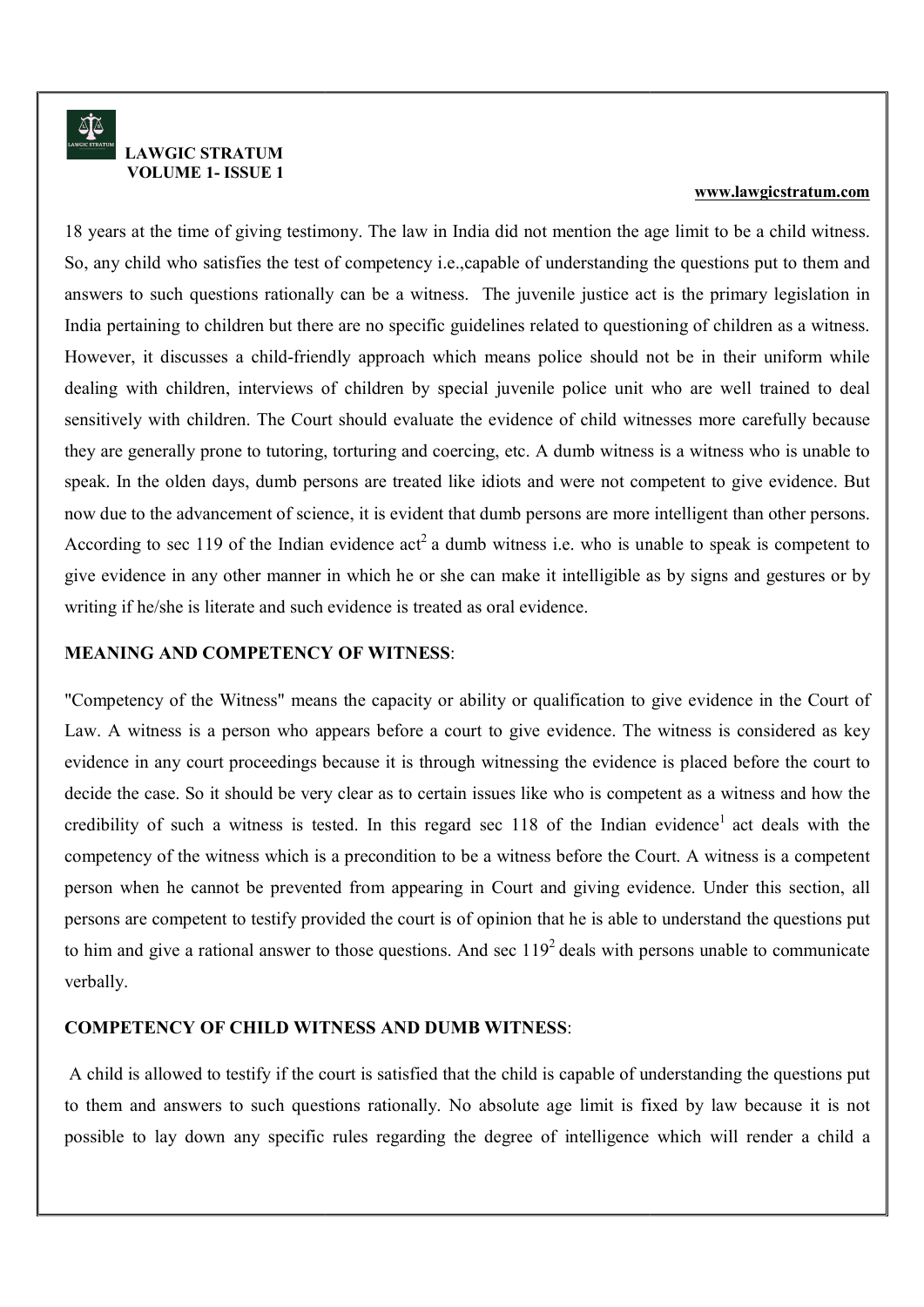### www.lawgicstratum.com

competent witness. So it is the discretion of the court to decide whether the child is capable of understanding competent witness. So it is the discretion of the court to decide whether the child is capable of understanding the question put to him and answers rationally.

In the case Suresh v. the State of U.  $P^5$ , it was held in this case that testimony from a 5-year-old child shall also be admissible provided that the child is able to understand the question of the given issue. Hence, it is also be admissible provided that the child is able to understand the question of the given issue. Hence, it is also be admissible provided that the child is able to understand the question of the given issue. Hence, it is<br>clear that there is no minimum required age for a child to be competent as a witness in a Court of law. In NivruttiPandurangKokate v. State of Maharashtra<sup>6</sup>, the Supreme Court dealing with the child witness has observed that the testimony of a child witness should be highly scrutinized so as to make sure that the child did  $\parallel$ observed that the testimony of a child witness should be highly scrutinized so as to make sure that the child did<br>not give his/her evidence under any situation of undue influence or coercion and should corroborate other given evidence too.In*BabyKandayanathil v. State of Kerala<sup>7</sup>*, the judge has put some preliminary questions to each of the witnesses and being satisfied that they were answering confidently without fear and intelligently, proceeded to record the evidence.

InRatansinhDalsukhbhaiNayak v State of Gujarat<sup>8</sup>, the Supreme Court, in this case, has observed that the decision on the question that whether the child witness can understand the question is primarily rests with the trial Judge who notices the child's behavior and said Judge can resort to any test which helps him to disclose the capacity and intelligence and understanding of the obligation of an oath. In*HimmatSukhadeoWahurwagh* | v. State of Maharashtra, <sup>9</sup> the Supreme Court held that it must be revealed from the evidence of the child that he/she was able to discern between right and wrong. The court may ascertain the competency of the child as a he/she was able to discern between right and wrong. The court may ascertain the competency of the child as a witness by asking questions and if for any other reasons no such questions had been put, it may be gathered  $\parallel$ from his evidence that he fully understood what he was saying and whether he stood discredited in facing a stiff cross-examination. The dumb witness is competent as a witness provided they must be able to understand the nature of the act and the court should satisfy that oath can be administered to them and should be done so. the nature of the act and the court should satisfy that oath can be administered to them and should be done so.<br>The Court while dealing with dumb witness should take the assistance of a special educator or interpretation i recording such statements and should be video graphed. In a case, State of Rajasthan v. Darshan Singh<sup>10</sup>,  $\parallel$ recording such statements and should be video graphed. In a case, *State of Rajasthan v. Darshan Singh*<sup>10</sup>,<br>Darshan murdered Kaku Singh. Geeta wife of Kaku who is deaf and dumb was the witness and on her testimony, Darshan was sentenced to life imprisonment and it was held that the dumb person is also a competent witness. The Court should satisfy that oath can be administered to them and should be done and is competent witness. The Court should satisfy that oath can be administered to them and should be done and is **State of Maharashtra,**<sup>9</sup>the Supreme Court held that it must be revealed from the evidence of the child that she was able to discern between right and wrong. The court may ascertain the competency of the child as a ness b Darshan murdered Kaku Singh. Geeta wife of Kaku who is deaf and dumb was the witness<br>testimony, Darshan was sentenced to life imprisonment and it was held that the dumb perso<br>competent witness. The Court should satisfy tha from his evidence that he fully understood what he was saying and whether he stood discredited in facing a , Darshan was sentenced to life imprisonment and it was held that the dumb person is also a

<sup>-</sup><sup>5</sup>Suresh v. the State of U.P, 1981 AIR 1122

 $6$ NivruttiPandurangKokate v. State of Maharashtra ,AIR 2008 SC 1460

<sup>7</sup> Baby Kandayanathil v. State of Kerala ,AIR 1992 SC 2275

 $\mathrm{^{7}}$  Baby Kandayanathil v. State of Kerala ,AIR 1992 SC 2275<br> $\mathrm{^{8}R}$ atansinhDalsukhbhaiNayak v State of Gujarat,(2004) 1 SCC 64

 $9$  HimmatSukhadeoWahurwagh v. State of Maharashtra,(2009) 6 SCC 712).

<sup>&</sup>lt;sup>10</sup>State of Rajasthan v. DarshanSingh(2012(4) Supreme 72)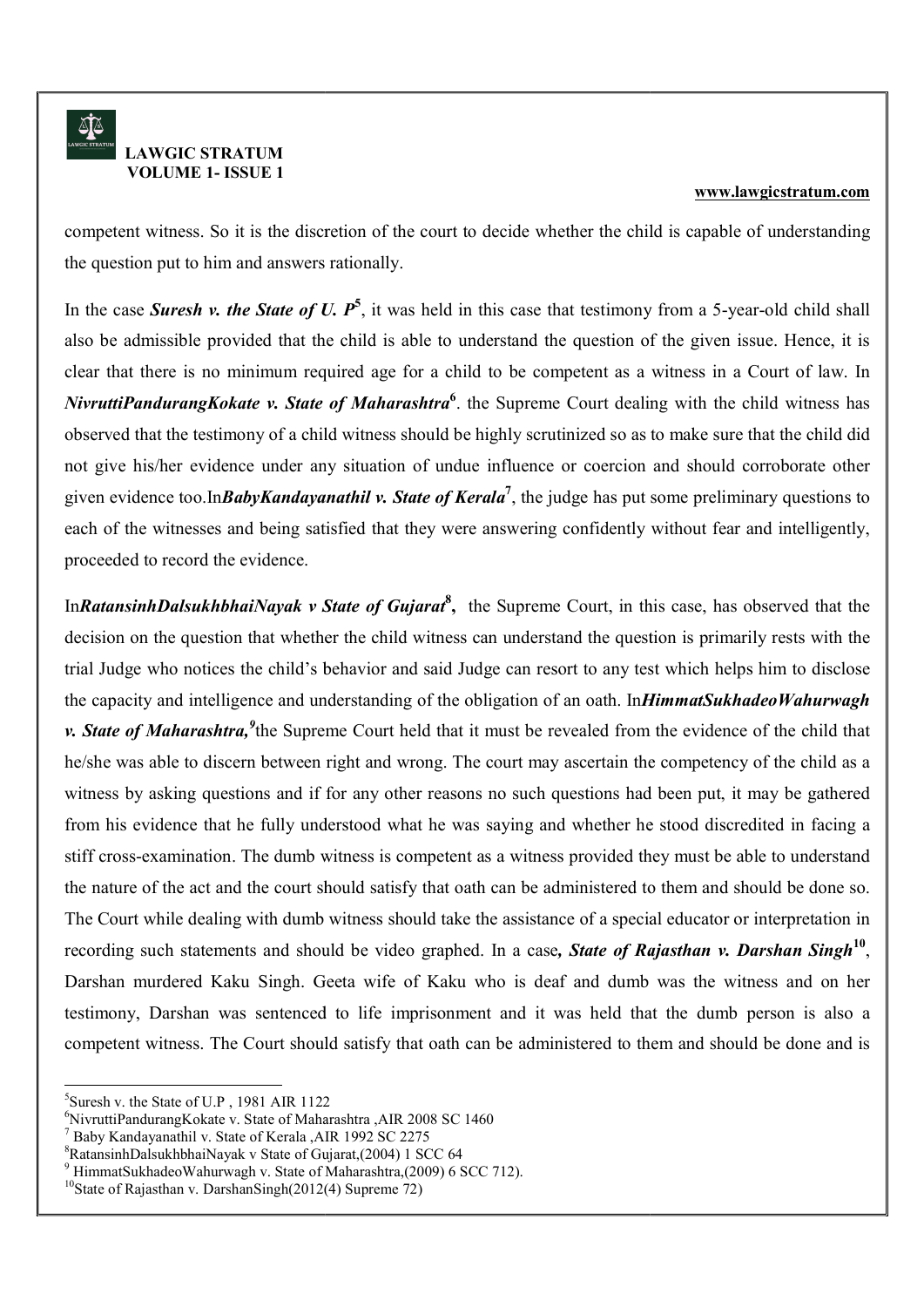competent to give evidence in any other manner in which he or she can make it intelligible as by signs and | gestures or by writing if he/she is literate and such evidence is treated as oral evidence. The Court can take the assistance of an interpreter. If an interpreter is provided, he should be administered on person of the same surrounding who has no interest in that case. s or by writing if he/she is literate and such evidence is treated as oral evidence. The Court<br>tie of an interpreter. If an interpreter is provided, he should be administered on oath and<br>of the same surrounding who has no assistance of an interpreter. If an interpreter is provided, he should be administered on oath and should be a

### VOIR DIRE TEST:

The word 'voir dire' derived from the Anglo Norman phrase that refers to 'Oath to tell the truth'

VOIR DIRE TEST means a preliminary examination that determines the competency of a witness. Under this  $\parallel$ test, in order to know the competency of the child witness, the court puts certain questions before the child  $\parallel$ which have no connection with the case for example their name, father's name, school name, etc. If it appears to the court that the child is not being able to understand the basic questions like his/her name, age, about his school, then he /she cannot be subjected to further examination because the testimony of an incompetent | witness holds no legal value. r to know the competency of the child witness, the court puts certain questions before the child<br>no connection with the case for example their name, father's name, school name, etc. If it appears<br>that the child is not bein myster to give evidence in any other manner in which he or she can make it and highlick as the system standard<br>states of by writing trheshots in broats and each evidence is treated as ond evidence. The Court can take the<br>s

### CHILD WITNESS UNDER POCSO ACT

The Protection of Children from Sexual Offences (POCSO) Act, 2012 has laid down specific guidelines The Protection of Children from Sexual Offences (POCSO) Act, 2012 has laid down specific guidelines regarding interviewing children as witnesses. Some of the few important guidelines are as follows: regarding interviewing children as witnesses. Some of the few important guidelines are as follows:

1. All children should be approached with extreme sensitivity and in a friendly manner.

2. Try to build a rapport with the child by ensuring that you are a helping person who could be trained in 2. Try to build a rapport with the child by ensuring that you are a helping person who could be trained in counseling, to be present with the child to reduce stress and trauma. of Children from Sexual Offences (POCSO) Act, 2012 has laid down specific guidelines<br>interviewing children as witnesses. Some of the few important guidelines are as follows:<br>dren should be approached with extreme sensitivi

3. Maintain a relaxed, safe, neutral, child-friendly environment, including allowing for them to be done at | home. Do not express disbelief, disgust, surprise, or other emotional reactions to descriptions of the abuse.<br>4. Avoid touching the child and respect the child's personal space.

4. Avoid touching the child and respect the child's

5. Avoid asking the child a direct question.

The SC recently emphasized the need of having special public prosecutors in dealing with the cases registered The SC recently emphasized the need of having special public prosecutors in dealing with the cases registered under the POCSO Act, 2012. The Hon'ble Court observed that to deal with child witne under the POCSO Act, 2012. The Hon'ble Court observed that to deal with child witness in sexual harassment cases prosecutors must be well trained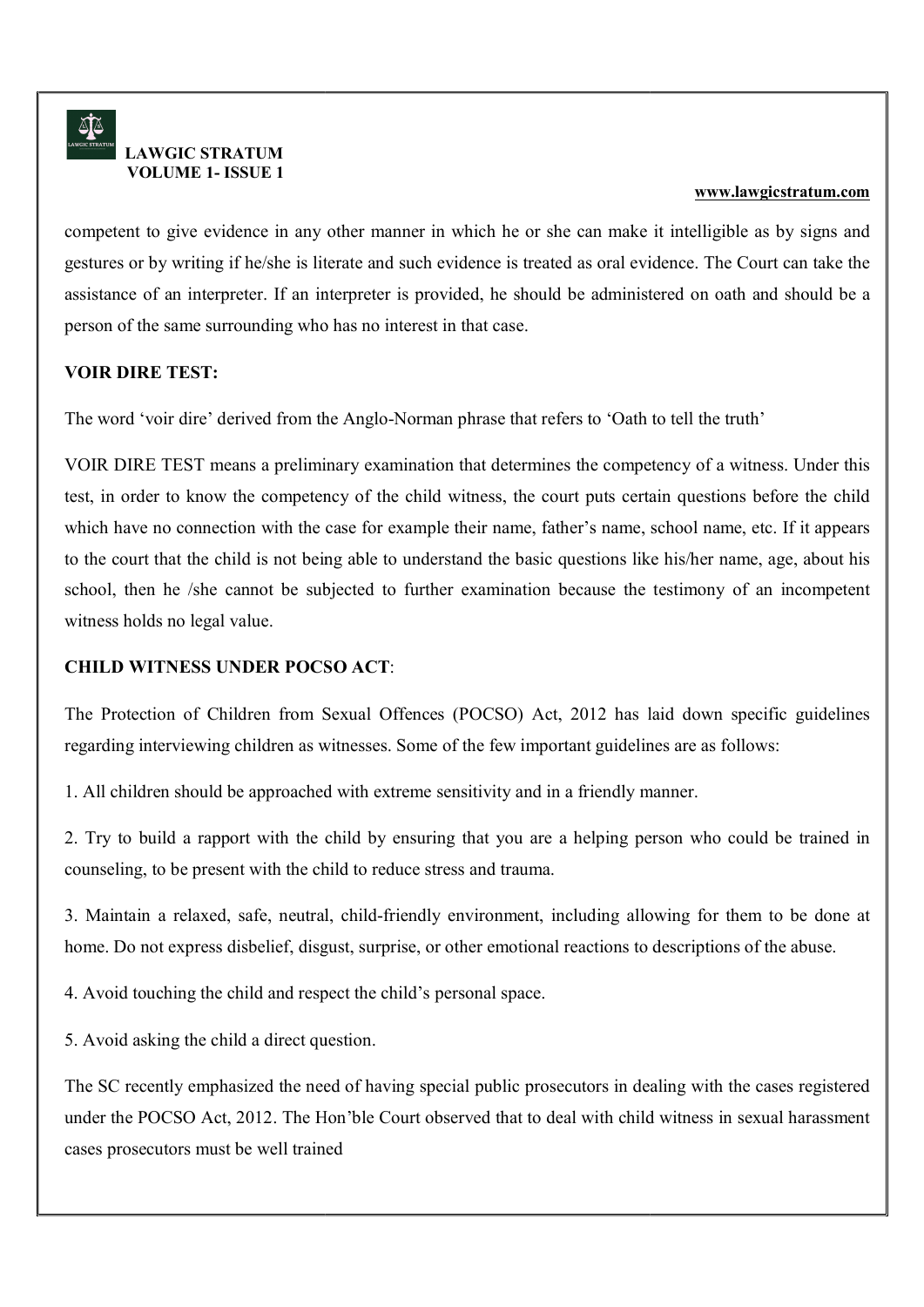### EVIDENCE OF CHILD WITNESS WITHOUT OATH:

According to section 4 of the Oaths Act, 1969<sup>11</sup>all witnesses should take oaths or affirmation provided in sections 4 and Section 5 of the above-mentioned act<sup>12</sup> of the Act shall not apply to a child witness who is under twelve years of age. The proviso to section 4 of the Oaths Act, 1969 must be read along with section 118 of the Indian Evidence Actand section 7 of the Oaths  $Act^{13}$ . An omission to administer an oath, even to an adult, goes only to the credibility of the witness and not his competency. Section 118 of the Indian evidence act<sup>1</sup> is the principal legislation that deals with the competency of the witness. Every witness is competent unless the court considers he is prevented from understanding the questions put to him, or from giving rational answers, because of tender years, extreme old age, and disease whether of body or mind or any other cause of the same kind. Therefore, unless the Oaths Act adds ad ditional grounds of incompetency, it is evident that section 118 of the Evidence Act must prevail. The Oaths Act does not deal with competency. where principal legislation that deals with the competency of the witness. Every witness is competent court considers he is prevented from understanding the questions put to him, or from giving rational ecause of tender ye **ETLD WITNESS WITHOUT OATII: EXAMPLE SETTE AND THE AND THE SETTER CONDUCT AND AND THE AND CONDUCT AND THE AND CONDUCT AND THE SETTER (SEE THE PROPERTY OR THE AND THE SETTER (SEE THE PROPERTY OR THE CONDUCT AND THE CONDU** answers, because of tender years, extreme old age, and disease whether of body or mind or any other cause of

**Bhagwania v. State of Rajasthan, in this case, the court<sup>14</sup>held that an omission to administer an oath under**  $\parallel$ the Oaths Act, 1969 does not affect the admissibility of evidence unless the judge considers the witness to be otherwise incompetent. Further in *Ghewar Ram v. State of Rajasthan*,<sup>15</sup> it was held that once the child witness is found competent, his inability to take or understand oath or omission in administering it neither invalidates the proceedings nor renders his evidence inadmissible.

### CREDIBILITY AND ADMISSIBILITY OF CHILD WITNESS AND DUMB WITNESS CREDIBILITY AND ADMISSIBILITY OF CHILD WITNESS AND DUMB WITNESS:

he proceedings nor renders his evidence inadmissible.<br>
CREDIBILITY AND ADMISSIBILITY OF CHILD WITNESS AND DUMB WITNESS:<br>
The credibility of child witnesses has been questioned in various instances.The credibility of a chil depends on the facts and circumstances of each case. In most cases, the child witness is admissible as evidence depends on the facts and circumstances of each case. In most cases, the child witness is admissible as evidence depends on the facts and circumstances of each case. In most cases, the child witness is admissible as evidence<br>in the court, especially in criminal cases.In the case, **Panchhi v. State of U.P<sup>16</sup>, the Supreme Court held** the evidence of a child witness would always stand irretrievably stigmatized. No law says that even it is found the evidence of a child witness would always stand irretrievably stigmatized. No law says that even it is found that the evidence of a child witness is reliable, it should be rejected but the law says it should be done more that the evidence of a child witness is reliable, it should be rejected but the law says it should be done more carefully and with greater circumspection, while evaluating that evidence of a child witness. It is because a the evidence of a child witness would always stand irretrievably stigmatized. No law says that even it is found<br>that the evidence of a child witness is reliable, it should be rejected but the law says it should be done mo the evidence of a child observed that for sure there will be scope to tutor the child but only on that ground we

-

<sup>11</sup>https://indiankanoon.org/doc/224196/

<sup>12</sup>https://indiankanoon.org/doc/1109814/

<sup>13</sup>https://indiankanoon.org/doc/141027/

<sup>&</sup>lt;sup>14</sup>Bhagwania v. State of Rajasthan2001 CriLJ 3719

<sup>&</sup>lt;sup>15</sup>Ghewar Ram v. State of Rajasthan2001 Cr.L.J. 4460

<sup>&</sup>lt;sup>16</sup>Panchhi v. State of U.P1998 SCC (Cri) 1561])

 $17$ Mangoo v. State of M.P(2008) 8 SCC 283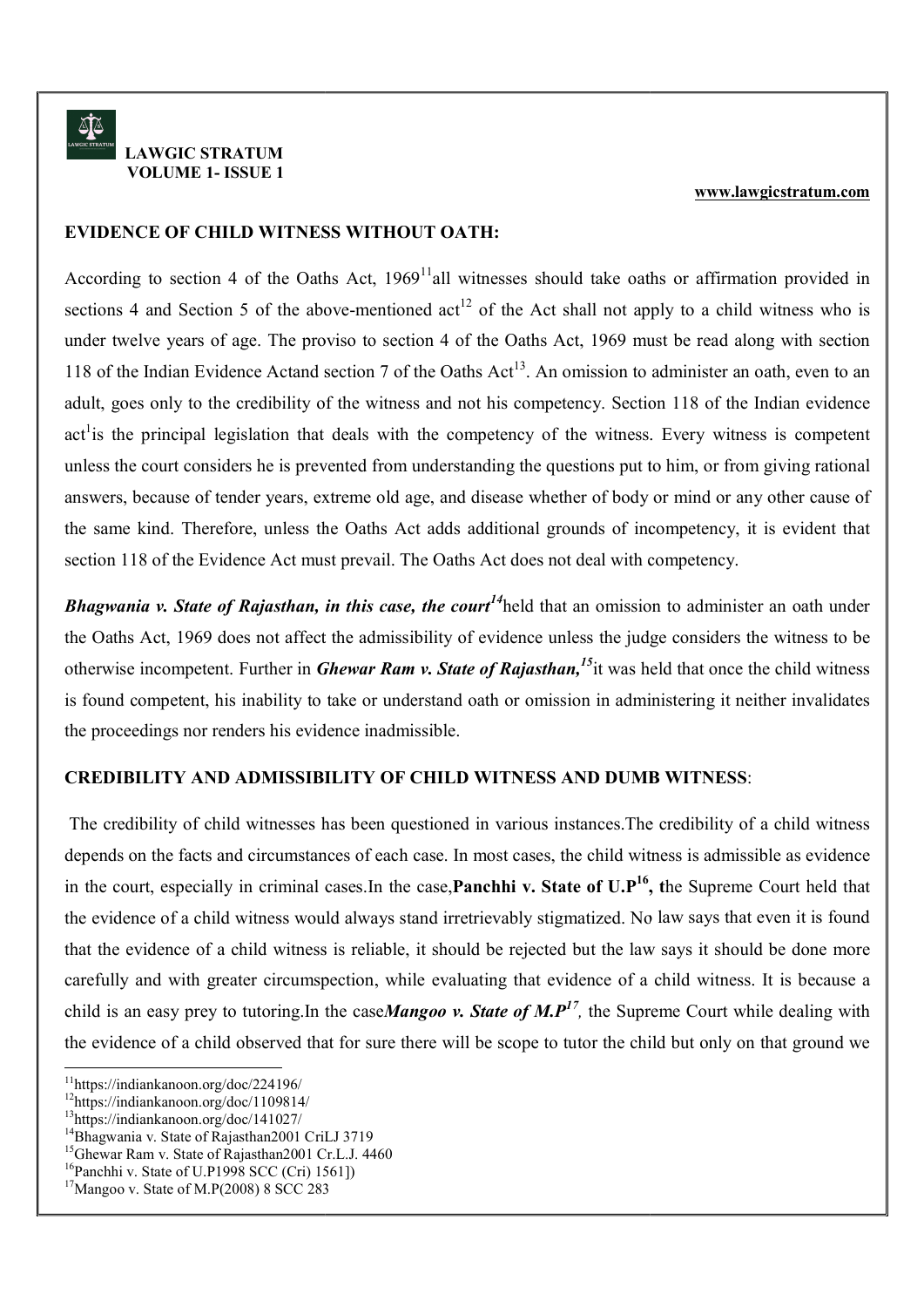should not conclude that the child witness must have been tutored. The court must determine carefully whether the child has been tutored or not. It can be identified by examining the evidence and from the contents thereof as to whether there are any chances of being tutored. conclude that the child witness must have been tutored.<br>as been tutored or not. It can be identified by examining<br>er there are any chances of being tutored. the child has been tutored or not. It can be identified by examining the evidence and from the contents thereof

In the caseAssam v. Mafzuddin Ahmed<sup>18</sup>, it was held by the Supreme Court that it is dangerous to rely on the sole testimony of the child witness as it is not available immediately after the occurrence of the incidental before there was any possibility of coaching and tutoring him.In many cases, it was held that evidence by a before there was any possibility of coaching and tutoring him.In many cases, it was held that evidence by a before there was any possibility of coaching and tutoring him. In many cases, it was held that evidence by a<br>dumb witness is credible and admissible in a court of law. In the case**Lakhan vs. emperor<sup>19</sup>,** Where the witness had taken a religious vow of silence, and the magistrate took his evidence in writing in open Court witness had taken a religious vow of silence, and the magistrate took his evidence in writing in open Court<br>when he could not get it in any other way without forcing the witness to break his religious vow, it was held that the witness should be deemed unable to speak within the meaning of this section and the course adopted by the magistrate was correct. **EXECUTE THE SURFACE CONDUCT THE CONTROL THE CONSTRAINS (SECUTE THE SURFACE CONDUCTS THE SURFACE CONDUCTS (SECUTE AN INCRED CONDUCTS (SECUTE AN INCRED CONDUCTS (SECUTE AN INCRED CONDUCTS) (SECURE THE SURFACE CONDUCTS) (SE** 

### NEED FOR CORROBORATION: CORROBORATION:

Despite affirmations by the Supreme Court in various cases and instances, the terms of section 114 of the Indian Evidence  $Act^{20}$  demand a certain amount of corroboration of witness testimonies

Children are the most dangerous witnesses because due to tender age they often imagine things and mistake dreams for reality. Theyare well capable of cramming things very easily and reproducing them. They repeat | whatthey have heard from others as to their knowledge. They are generally influencedby the hope of reward,  $\parallel$ fear of punishment and by the desire for notoriety. So it is unsafe to rely on the uncorroborated testimony of a child. t<sup>20</sup> demand a certain amount of corroboration of witness testimonies<br>ost dangerous witnesses because due to tender age they often imagine things and mistake<br>Theyare well capable of cramming things very easily and reproduc Children are the most dangerous witnesses because due to tender age they often imagine things and mistake

In the case GaganKanojia v. State of Punjab<sup>21</sup>, the Supreme Court held thatif the tutored part can be separated from the untutored part then in such a case, the remaining untutored part is valuable and valid. For  $\parallel$ corroboration, the untutored part can be taken into consideration in the case of a hostile witness. In *Arbind* from the untutored part then in such a case, the remaining untutored part is valuable and valid. For corroboration, the untutored part can be taken into consideration in the case of a hostile witness. In *Arbind* Singh v. tutoring and hence the court should look for corroboration particularly when the evidence betrays traces of tutoring

<sup>20</sup>https://indiankanoon.org/doc/731516/

-

<sup>18</sup>Assam v. Mafzuddin Ahmed1983 AIR 275

<sup>19</sup>Lakhan vs. emperorAIR 1936 All 788

 $^{21}$ GaganKanojia v. State of Punjab (2006) 13 SCC 516

 $^{22}$ Arbind Singh v. State of Bihar1994 SCC (Cri) 1418